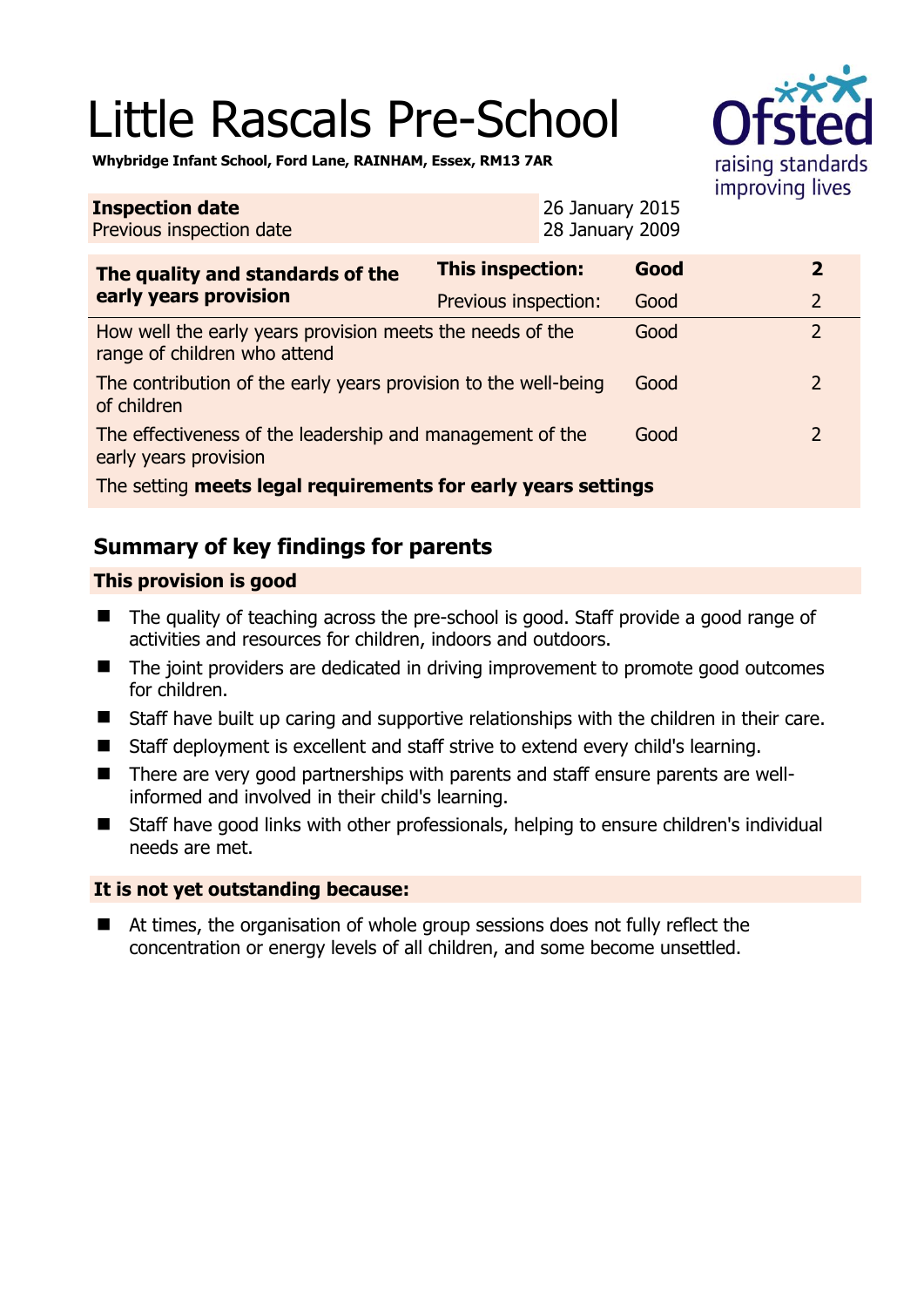# **What the setting needs to do to improve further**

#### **To further improve the quality of the early years provision the provider should:**

 $\blacksquare$  review the organisation of some group activities to make sure that the group size and duration allow children to remain fully engaged.

#### **Inspection activities**

- The inspector observed activities in the two main playrooms and garden
- The inspector had detailed discussions with both providers, the deputy manager and other members of staff.
- The inspector sampled a range of documents, including children's records, some policies and procedures and the nursery's self-evaluation.
- The inspector spoke to parents during the inspection, taking account of their views.
- The inspector undertook a joint observation with one of the providers during the circletime session at the end of the day.

#### **Inspector**

Catherine Marsh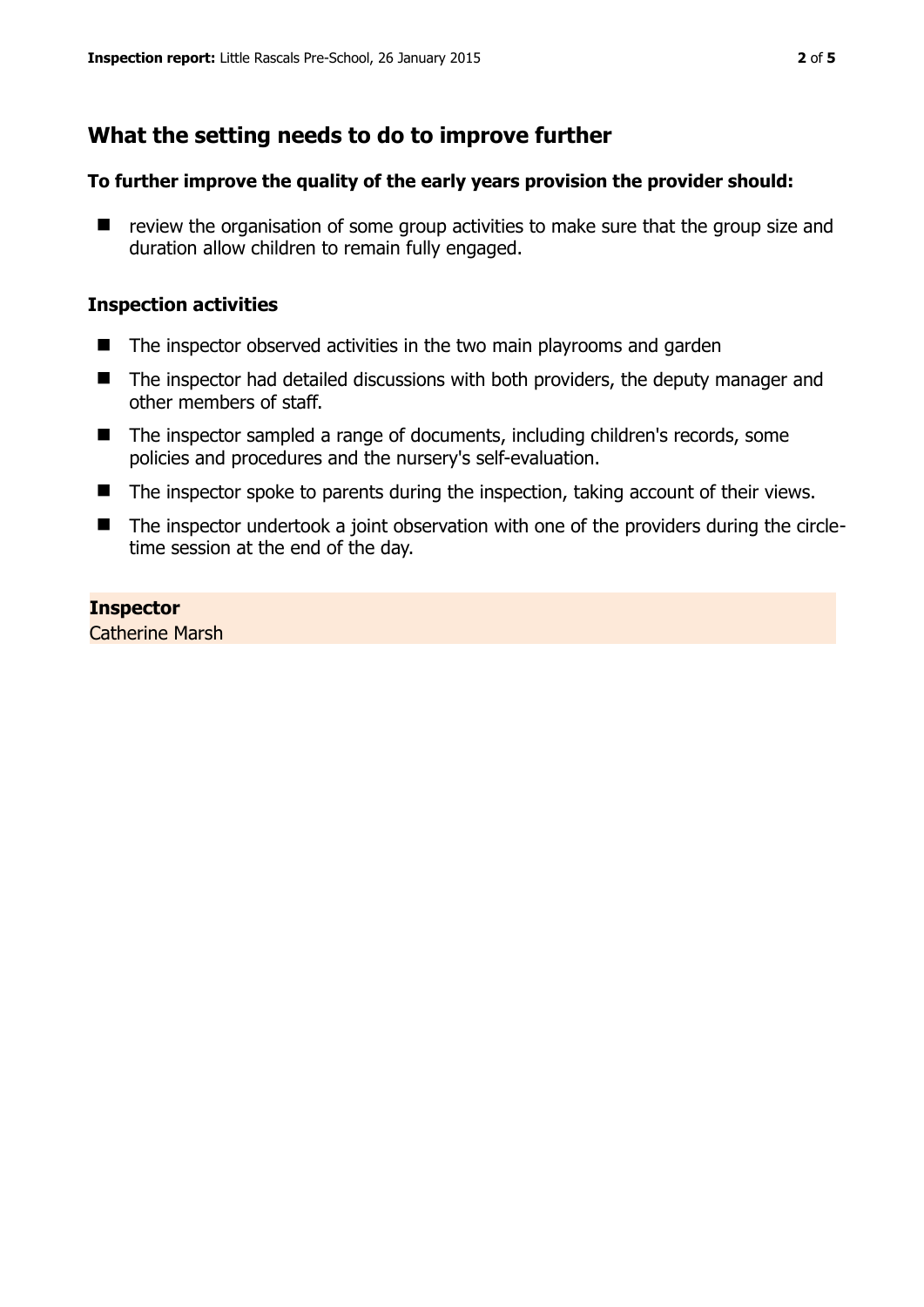## **Inspection findings**

#### **How well the early years provision meets the needs of the range of children who attend. This is good**

Children make good progress because staff support their learning well. There is a good range of resources that motivates children to play. Staff recognise the importance of playbased learning and take into account children's interests when planning. Educational programmes have depth and breadth across all areas of learning and children have many opportunities to lead their own play. Children enjoy interacting with staff and respond readily to questions during group activities. This promotes their communication and language. However, during the inspection, children were tired from a busy day playing and found it difficult to stay focussed during the final whole-group activity. Children's progress is closely monitored through the detailed assessments and regular observations. Information about children's starting points is gathered during initial sessions and through ongoing discussion with parents. In addition, staff complete communication books for each child that includes information about their activities and achievements.

## **The contribution of the early years provision to the well-being of children is good**

Children form warm and trusting relationships with staff and respond to their good rolemodelling. Staff help younger children to understand how to share and take turns. As a result, children are confident, secure and behave well. This prepares them well for the next stage in their learning. The key person system is effective and promotes good information sharing with parents. This helps key persons to be aware of children's changing interests and needs. Children demonstrate increasing independence in dressing themselves, using the bathroom and washing and drying their hands before eating. This helps them gain skills for moving to school and to learn about good personal hygiene. All staff have a good understanding of how to safeguard children effectively. This knowledge ensures children are well supported in their health, safety and well-being.

#### **The effectiveness of the leadership and management of the early years provision is good**

Recruitment procedures are robust and the providers promote the professional development of staff through regular supervision and monitoring. This helps to ensure the continued suitability of all staff. Any gaps in staff knowledge are addressed in a timely fashion, through targeted training and support. Parents spoken to were very happy with the progress that their children are making and appreciate the updates from the staff team. They commented on how the good relationships with the local schools helped to ease their children's move. There are good partnerships with other professionals, such as speech and language therapists, to support children when necessary. The providers monitor educational programmes well to ensure they promote children's learning in all areas. Self-evaluation is effective, allowing the staff team to plan further improvements. For example, they are currently exploring ways to improve the garden area.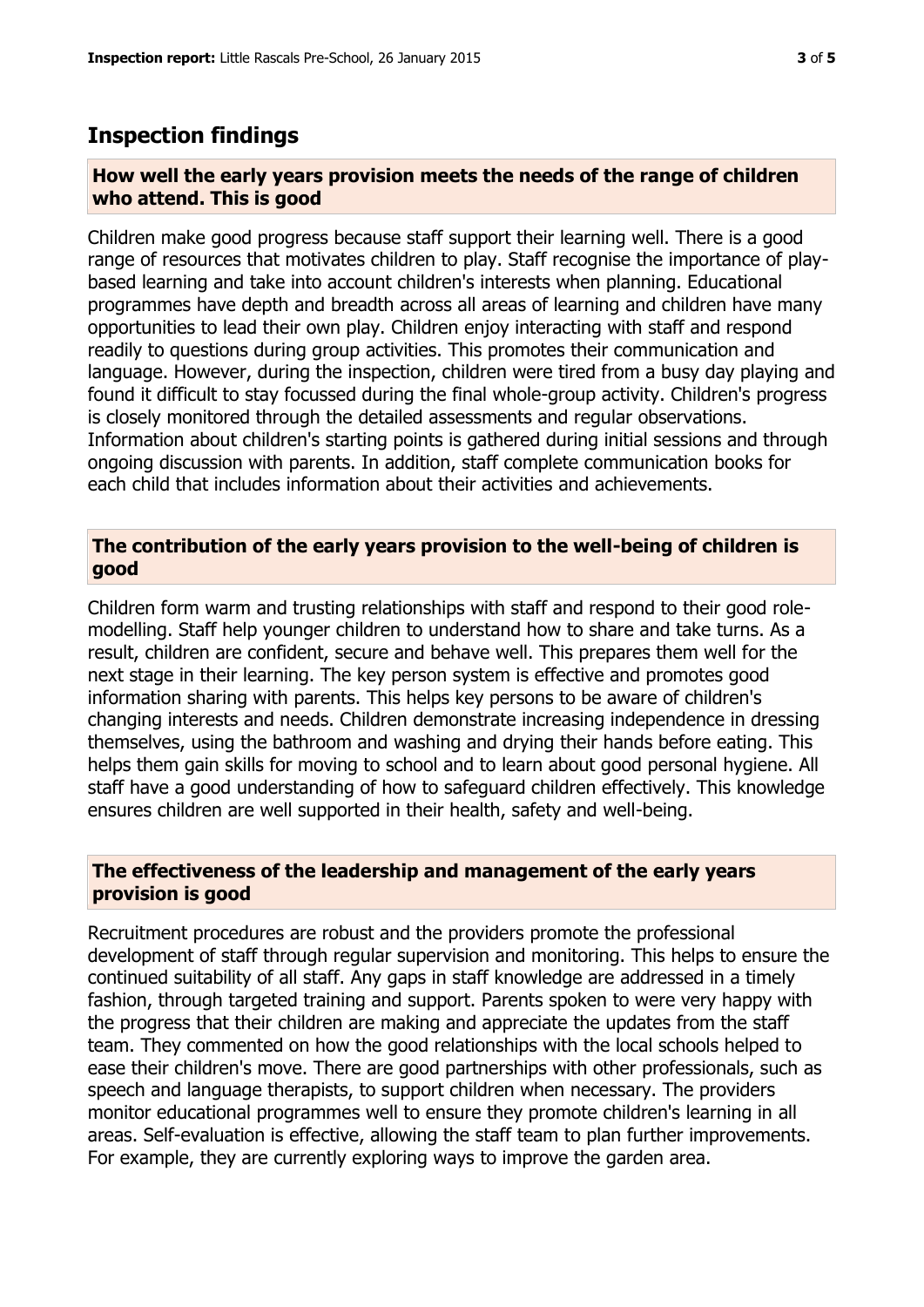# **Setting details**

| Unique reference number       | EY339482                   |  |  |
|-------------------------------|----------------------------|--|--|
| <b>Local authority</b>        | Havering                   |  |  |
| <b>Inspection number</b>      | 834929                     |  |  |
| <b>Type of provision</b>      | Full-time provision        |  |  |
| <b>Registration category</b>  | Childcare - Non-Domestic   |  |  |
| Age range of children         | $0 - 5$                    |  |  |
| <b>Total number of places</b> | 26                         |  |  |
| Number of children on roll    | 68                         |  |  |
| <b>Name of provider</b>       | Little Rascals Partnership |  |  |
| Date of previous inspection   | 28 January 2009            |  |  |
| <b>Telephone number</b>       | 01708 550217               |  |  |

Little Rascals Pre-School registered in 2006. It is open each weekday from 9am to 3pm, term time only. The pre-school receives funding to provide free early education to children aged two, three and four. There are a total of 13 staff, including the provision owners, 11 of whom hold relevant early years qualifications. A minimum of five staff work with the children at any one time.

This inspection was carried out by Ofsted under sections 49 and 50 of the Childcare Act 2006 on the quality and standards of provision that is registered on the Early Years Register. The registered person must ensure that this provision complies with the statutory framework for children's learning, development and care, known as the Early Years Foundation Stage.

Any complaints about the inspection or the report should be made following the procedures set out in the guidance 'Complaints procedure: raising concerns and making complaints about Ofsted', which is available from Ofsted's website: www.gov.uk/government/organisations/ofsted. If you would like Ofsted to send you a copy of the guidance, please telephone 0300 123 4234, or email enquiries@ofsted.gov.uk.